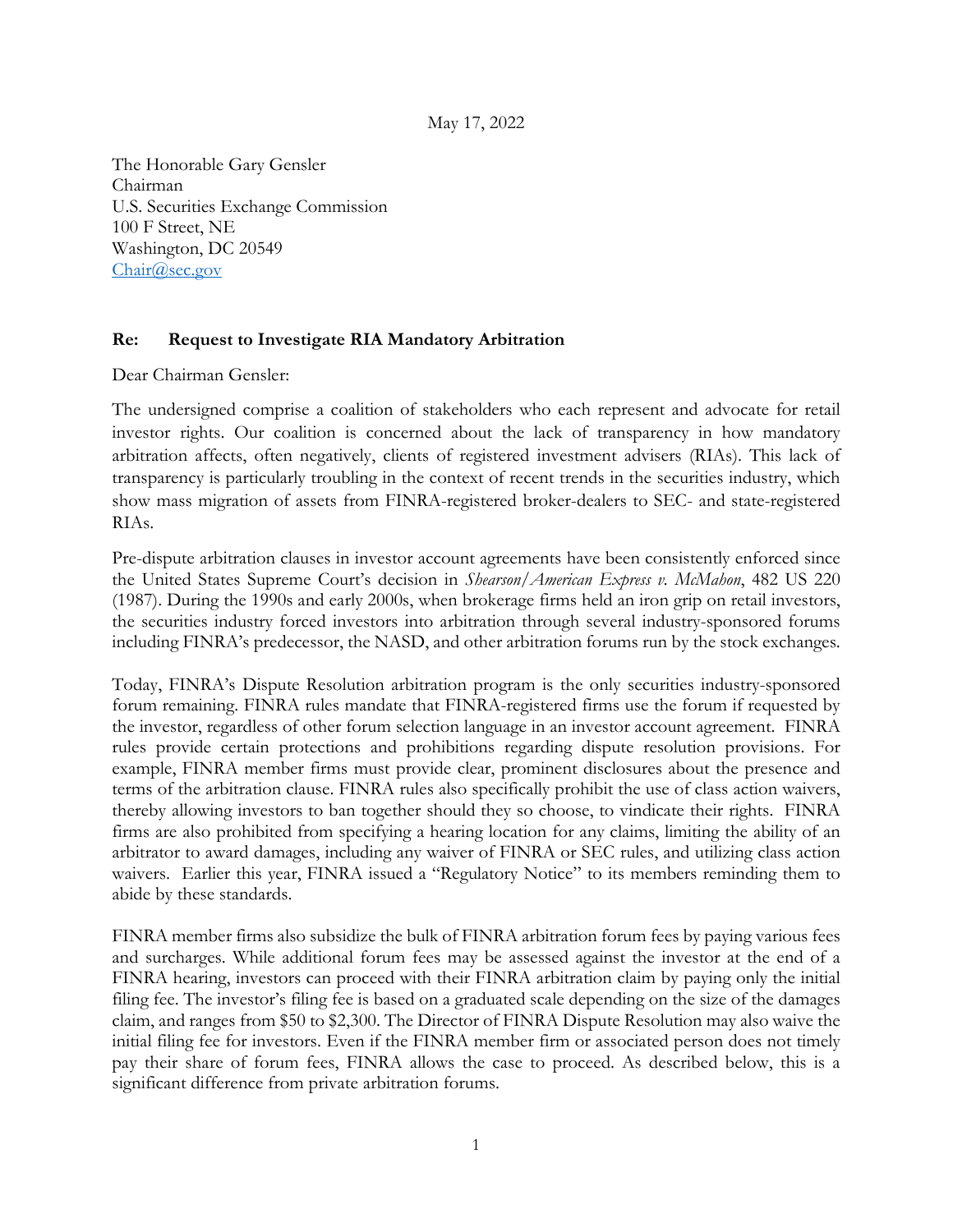Over the past decade, there has been a colossal shift in the industry. Retail investors have moved a significant amount of their assets from brokerage firms to RIAs. Currently, there are more than 14,000 SEC-registered advisers and more than 17,000 state-registered advisers. These numbers dwarf the ever-shrinking 3,400 brokerage firms that are members of and regulated by FINRA.

Following the lead of the brokerage industry, RIAs now regularly include forced pre-dispute arbitration clauses in their account agreements. However, unlike brokerage firms, which, pursuant to FINRA rules, must include FINRA Dispute Resolution Services as an available forum, RIAs are not subject any similar requirements. Often, RIAs designate privately run dispute resolution forums such as the American Arbitration Association or JAMS in their arbitration clauses. These forums are far more expensive than the FINRA forum and require the investor to make a sizable deposit to proceed with their claims. For example, it is not uncommon for a single arbitrator in JAMS (where arbitrators set their own fees in addition to what the forum charges for its administrative fees) to charge \$8,000 or more for a single day's work. The arbitrator's fees alone can easily exceed \$64,000 for five days of hearings and three days of pre-hearing and post-hearing work. Imagine being required to front \$32,000 for the opportunity to try to recover your losses. If there are three arbitrators hearing the dispute, the fees can be triple that amount. These exorbitant expenses are often far too much for retail investors who have already lost much of their savings.

If an investor wants to pursue their claims before an arbitration panel under the AAA Commercial Arbitration Rules, or with JAMS, they must deposit tens of thousands of dollars. In addition to requiring a retainer from the investor, these forums also require that the respondent firms and individuals deposit their portion of the fees before the forum will proceed with the claims. If the firm or adviser has not paid their share, the forum typically gives the investor the option of paying the respondent's share of the deposit to be allowed to proceed*.* The investor may incur the *full cost* of the arbitration just to be able to pursue their rights. RIAs know that the forum fees are cost-prohibitive for most clients and also name expensive arbitration providers in their arbitration clauses as a shield against liability for their misconduct. In addition, non-FINRA arbitration forums may dictate more limited discovery, fewer hearing days, dispositive pre-hearing motion practice or other procedural rules that can be significantly unfavorable to the investor.

Presently, there is no public information about RIA arbitrations. RIAs do not uniformly disclose their arbitration clauses. Even when an RIA has disclosed their clause in the Form ADV, a significant amount of information is missing because there is a lack of uniformity in the clauses. For example, to assess the impact of an arbitration clause on an investor's ability to pursue a claim, one must know the likely fees to initiate and pursue the claim, the hearing location, any limitations on the ability to make claims, and any limitations on the dispute resolution process such as limits to discovery and the length of a hearing.

In addition to not uniformly disclosing the use of a pre-dispute arbitration clause, RIAs do not uniformly disclose investor complaints or their outcome. Therefore, it is virtually impossible to know how many investor complaints have been made against an RIA, whether the complaint resulted in an arbitration, and the outcome of the arbitration including whether any arbitration award has been paid. As a result, there is no clear picture on whether investors doing business with RIAs actually have access to justice.

The securities laws are based upon meaningful disclosure. Presently, the undersigned are concerned that RIAs are not adequately disclosing their use of pre-dispute arbitration clauses, and may be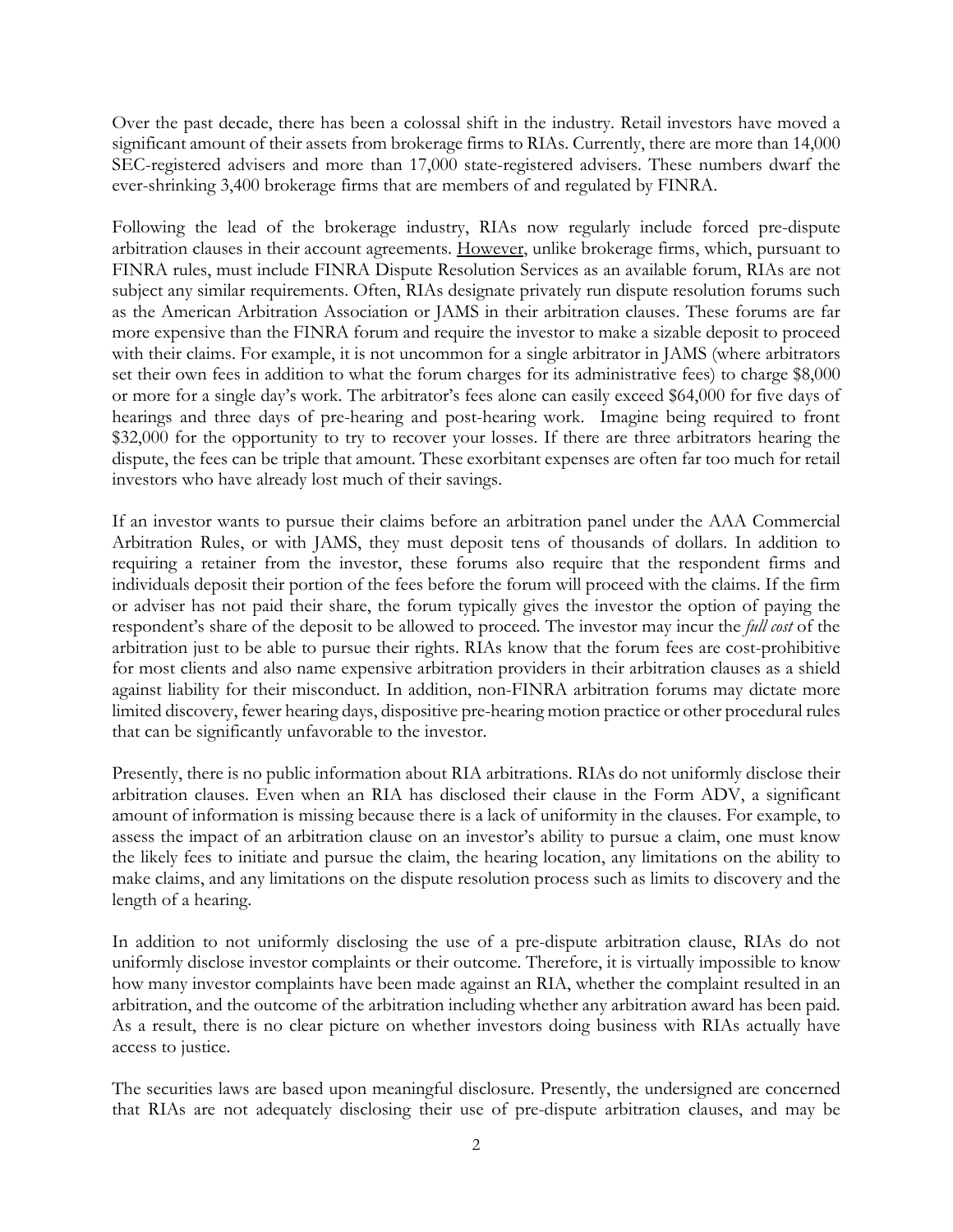disadvantaging investors by designating expensive forums, and otherwise limiting investors' rights to pursue their claims. Accordingly, we request that the SEC gather and publish data about RIAs' use of pre-dispute arbitration clauses, and their key terms including:

- What dispute resolution forum has been designated;
- Whether particular procedural rules have been designated;
- Whether a venue is designated, and if so, whether the venue is the same as the investor's residence or principal place of business;
- Whether a class action waiver is included;
- Whether there are limitations on the type of claims that may be asserted or damages that may be awarded;
- Whether there are any fee shifting provisions;
- Whether any claims have been filed against the RIA subject to the clause;
- Whether the firm has been found liable in any arbitration claims in the last five years; and
- Whether the firm has failed to pay any arbitration awards in the last five years.

As recognized by the United States Supreme Court and pursuant to the Investment Advisers Act of 1940, RIAs are fiduciaries. The unchecked use of pre-dispute arbitration clauses by RIAs has created significant and unfair barriers for investors seeking nothing more than to exercise their legal rights after a dispute with their financial professional. The unfair burden on investors means that unknown millions of dollars of otherwise recoverable investment losses and retirement savings may be effectively shielded from adjudication by these unfair practices. We question whether the use of clauses that raise these concerns is consistent with an adviser's fiduciary duty. The SEC can and should take the first steps in gathering information in its examinations of SEC-registered firms regarding their use of arbitration clauses and providers to determine the scope of the issues.

Respectfully submitted,

**American Federation of Labor and Congress of Industrial Organizations (AFL-CIO)**

**American Federation of State, County and Municipal Employees (AFSCME)**

**Americans for Financial Reform Education Fund**

**American Association for Justice**

**Better Markets**

**Center for American Progress**

**Consumer Action**

**Consumer Federation of America**

**Public Citizen**